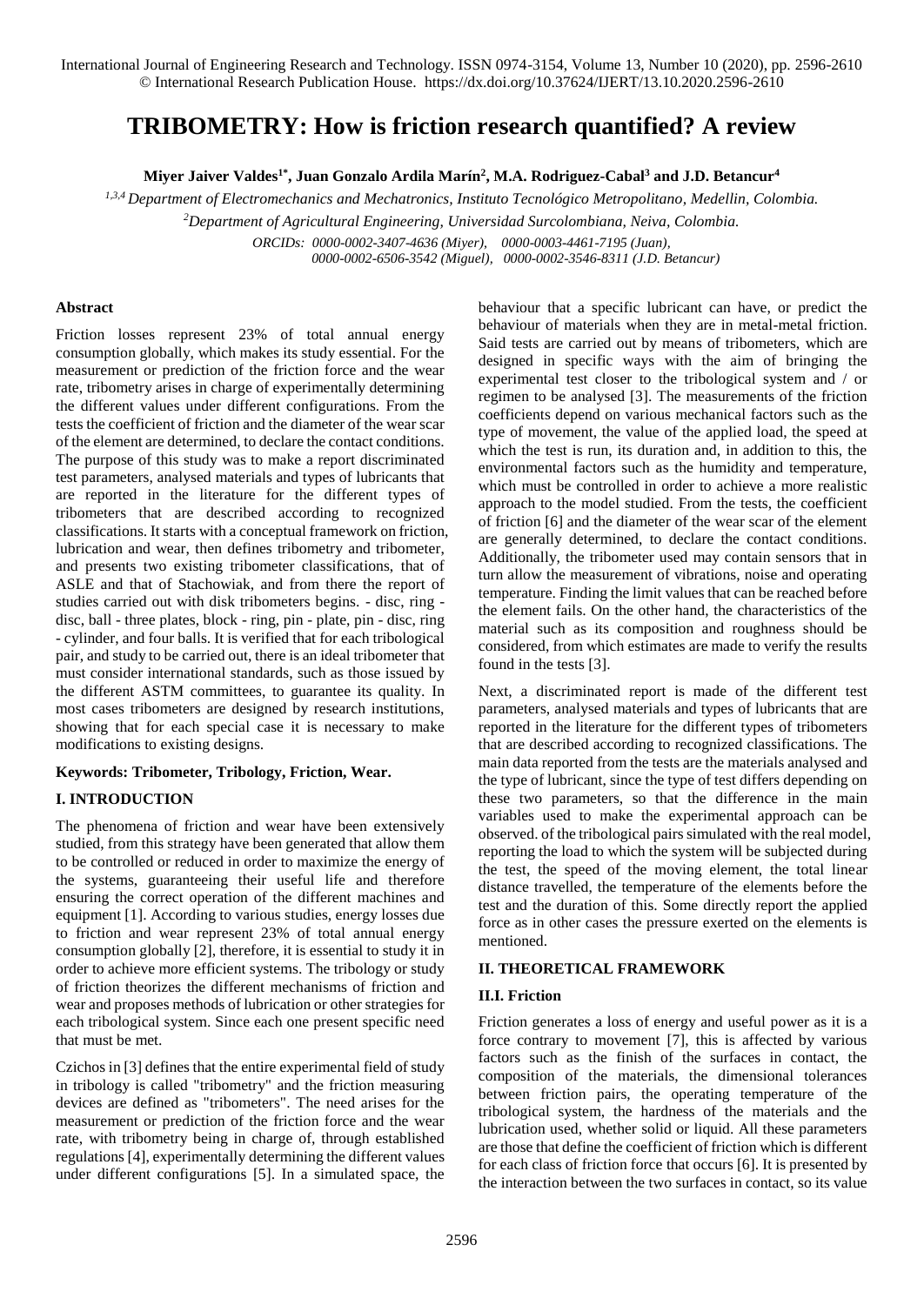depends both on the weight of the object and the dynamic forces that occur in relative movement, as on the finish of the surfaces and the type of material found in contact [8].

Static friction occurs when the applied force is not sufficient to deform the ridges of the roughness of the contact surfaces; therefore, the object has no movement [9]. Kinetic friction is a force that appears when one body moves with respect to another, this force varies depending on the coefficient of kinetic friction and the load that tends to join the surfaces. Metal-metal friction occurs when two metal surfaces slide with respect to each other without any type of lubricant to separate them, in most cases it generates failures that can become catastrophic due to the high heat generated by the interaction of the crests of the surfaces, in the machines usually appear at the time of starting and stopping [10]. Solid kinetic friction occurs when starting or stopping in tribological systems in which the lubricant has antiwear additives AW or extreme pressure EP due to the limiting film that this type of compound leaves on the surface [8]. Mixed kinetic friction occurs in friction pairs that are under an elastohydrodynamic EHL lubrication regime, in this type adhesive wear is reduced. Fluid kinetic friction occurs when the two surfaces are separated by the lubricant, this varies depending on the type of lubricant used (mineral, vegetable or synthetic).

# **II.II. Lubrication**

Due to the impact generated by friction phenomena, it is necessary to include lubrication in maintenance plans, under the concept of achieving increased reliability in equipment and ensuring that all its elements reach their available life. It is for the above that to achieve a successful lubrication it is necessary to know the different regimes that are presented in the machines, which can be analyzed from the Stribeck curve, which establishes a relationship between load, speed and absolute viscosity (Hersey number), with the coefficient of friction between 0 and 1, as shown in Figure 1 [11]. The curve consists of 3 moments, where initially a high coefficient of friction is observed at the time of starting or stopping the machine, where metal-metal or solid friction is present. Following this is the mixed lubrication zone, where EHL lubrication can occur, at this point the speeds are low but the mechanism is under the effect of a high dynamic load [12]. Finally, there is the hydrodynamic zone, where the mechanisms that operate at low dynamic loads, but at high speeds, are located.



**Fig. 1.** Stribeck curve. Taken from [11].

#### **II.III. Wear**

Linked to friction is wear, which occurs naturally in the elements of systems in operation over time, this causes the mechanisms to gradually lose tolerances until it ceases to function correctly, that is, they reach their available life [13]. Being a goal of tribology, the reduction of wear must know the different types. Adhesive wear occurs mainly at the time of starting or stopping the machine, during metal-metal friction, the phenomenon occurs when the ridges of the surfaces in contact interact directly with each other, dragging them to the point of material detachment. This type of wear is reduced by means of additives that adhere to the surface firmly. It also occurs in cases where the lubricant used has a lower viscosity than required, due to poor selection or poor maintenance [5]. Surface fatigue wear is caused by cyclic loading. It is present even having the appropriate lubricant, since the effect on the ridges of fluctuating compressive and tension stresses gives rise to the growth of subsurface cracks that ends in the material detachment when reaching the resistance limit [12]. Erosive wear is the product of particles present in the lubricant, which when circulating under high pressure collides with the walls, sweeping the boundary layer and leaving the material unprotected against abrasive wear or other mechanisms, generating loss of material. It cannot be removed because lubricants (including new ones) can have impurities, even though they comply with ISO 4406-99 [13]. Erosion can be caused in turn by cavitation, product of the explosion of bubbles that form in the oil. Abrasive wear, unlike erosive wear, is caused by particles larger than the lubricating film, which generate a detachment of the lubricant boundary layer and therefore of material on the surfaces. Corrosive wear occurs in cases in which the lubricant is contaminated by water, or by acids from its degradation, the effect of its useful life or by contaminated environments [12].

## **III. TRIBOMETRY**

Tribological experimental techniques play an important role. Although the experimental determination of the tribological behavior of the materials or lubricants seems easy, since friction and wear are easy to measure, the difficulties are in the interpretation of the results in relation to the various tribotechnical applications of the materials and lubricants. This is a broad topic, from friction and wear measurements, lubricant testing and tribo-technical component evaluation to machine condition monitoring. All critical characteristics of a wear or friction situation can be simulated without difficulty with a properly selected tribometer. Conversely, a poorly selected or poorly designed tribometer can provide false results. Therefore, a deep knowledge of the characteristics of tribometers is essential for any tribological experiment. According to the Society of Tribologists and Lubrication Engineers, there is wide variation in the design and technology of tribometers, there are 234 recognized tribometer designs. Despite the number of designs, the actual range of options for useful experimentation is more limited, most of these designs do not follow the principles of tribological experimentation, the number of tribometers that have been regularly used by research groups is much less [14]. The main reason for the need for a wide range of tribometers is the variety of wear mechanisms that occur in real situations to be simulated, the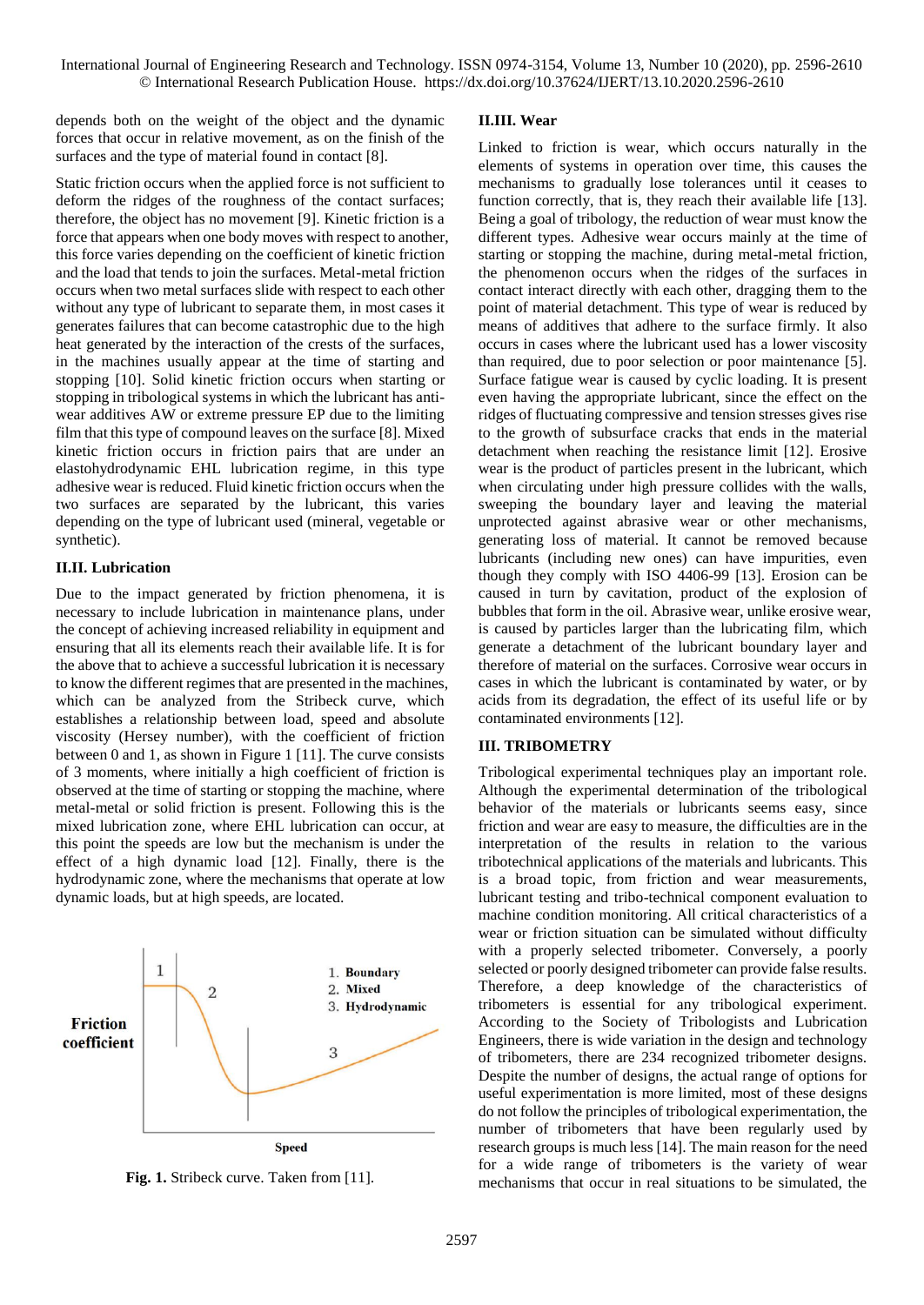ultimate goal of tribology testing is to understand the performance of materials, surfaces and lubricants in real conditions [15].

# **IV. TRIBOMETERS**

Figure 2 shows the relevant characteristics and parameters that tribometers should have, the importance of containing various auxiliary equipment that provide movements at the required speed and impose loads and temperatures simulating the actual wear mechanism; This ancillary equipment must also provide lubricant or special gas atmosphere to the test system. The most advanced tribometers are equipped with instruments to measure the coefficient of friction, the friction force, the wear rates, the vibrations, noise in the system and the temperature.



Fig. 2. Characteristics and relevant tribometers parameters. Taken from [3].

Although there are several tribometers that are described with a wide range of testing capabilities, for example the "universal tribometer", almost known tribometers have a limited range of applications. Each form of wear movement requires a tribometer specially designed to cover a specific range of wear mechanisms or operating conditions and is generally not adequate or inefficient for experimental conditions outside its intended operating range. Tribometers can be classified into groups that are based on wear mechanisms or operating conditions. In a compilation of tribometers edited by the American Society of Lubrication Engineers (ASLE) that includes 234 test kits, the different test tribometers are classified according to their geometry into the following groups [3]:

#### 1) Multiple spheres

2) Crossed cylinders

- 3) Pin on plate (reciprocating or linear movement)
	- a) Mobile pin
	- b) Moving plate
	- c) Multiple contact
- 4) Plate on plate (reciprocating or linear movement)
- 5) Rotating pins on disk
- 6) Pin on rotating disc
- 7) Cylinder on cylinder
- 8) Cylinder or pin on rotating cylinder
- 9) Rectangular plate on rotating cylinder
- 10) Disc on disc
- 11) Multiple specimens

There are other types of classifications such as Stachowiak that in [14] classifies tribometers according to the wear mechanism as shown in Table 1.

| <b>Wear Mechanism</b>                    | <b>Tribometers</b>                 |  |  |  |
|------------------------------------------|------------------------------------|--|--|--|
|                                          | Four Ball Tribometer               |  |  |  |
|                                          | Falex tribometer                   |  |  |  |
|                                          | Timken tribometer                  |  |  |  |
| Wear due to dry or                       | Tribometer ball on three plates    |  |  |  |
| lubricated<br>partially                  | Double Disc Tribometer             |  |  |  |
| slides                                   | Ring-on-ring tribometer            |  |  |  |
|                                          | Block-on-ring tribometer           |  |  |  |
|                                          | Pin-on-disk tribometer             |  |  |  |
|                                          | Pin-on-plate tribometer            |  |  |  |
|                                          | <b>Ball Crater Tribometer</b>      |  |  |  |
|                                          | 2 Body Abrasive Wear Tribometer    |  |  |  |
| Abrasive, erosive and<br>cavitation wear | 3 Body Abrasive Wear Tribometer    |  |  |  |
|                                          | <b>Erosive Wear Tribometer</b>     |  |  |  |
|                                          | <b>Cavitation Wear Tribometer</b>  |  |  |  |
|                                          | High temperature tribometers       |  |  |  |
| Wear due<br>to                           | Low temperature tribometers        |  |  |  |
| environmental                            | Tribometers for vacuum operation   |  |  |  |
| conditions                               | Tribometers for operation in       |  |  |  |
|                                          | corrosive liquids.                 |  |  |  |
|                                          | Tribometer for corrosion studies   |  |  |  |
|                                          | Tribometer for extremely high slip |  |  |  |
|                                          | speeds - Melt Wear Studies         |  |  |  |
|                                          | Tribometer for impact wear         |  |  |  |
| Special wear                             | studies                            |  |  |  |
|                                          | Tribometer for combined            |  |  |  |
|                                          | balancing and sliding              |  |  |  |
|                                          | Tribometer for on-site studies of  |  |  |  |
|                                          | friction and wear                  |  |  |  |
|                                          | Special purpose tribometer         |  |  |  |
|                                          | Tribometer for hydrodynamic        |  |  |  |
| Wear<br>due<br>to.                       | lubrication.                       |  |  |  |
| lubrication                              | Tribometer for wear and friction   |  |  |  |
| mechanisms                               | measurements on hydrodynamic       |  |  |  |
|                                          | bearings                           |  |  |  |

**Table 1.** Classification of tribometers according to the wear mechanism.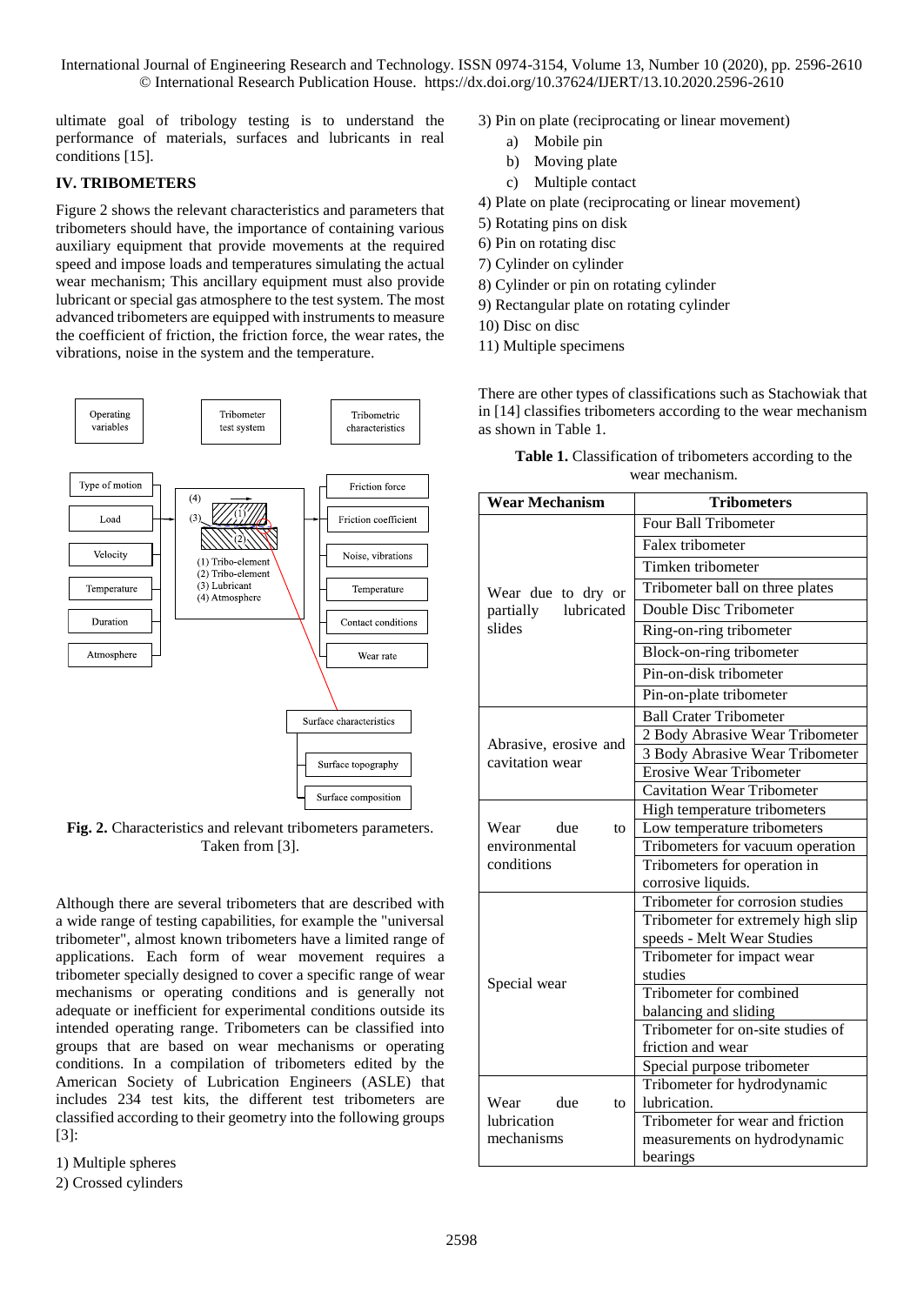|                                        | Tribometer for vibrations in       |  |  |
|----------------------------------------|------------------------------------|--|--|
|                                        | hydrodynamic bearings              |  |  |
|                                        | Tribometer for hydrodynamic        |  |  |
|                                        | films on bearings                  |  |  |
|                                        | Tribometer for EHL lubrication     |  |  |
|                                        | studies.                           |  |  |
|                                        | Tribometer for studies of          |  |  |
|                                        | mechanical properties of adsorbed  |  |  |
|                                        | films in boundary lubrication -    |  |  |
|                                        | Surface force apparatus            |  |  |
|                                        | Tribometer for adhesion between    |  |  |
|                                        | clean surfaces                     |  |  |
| Wear by mechanisms                     | Tribometers for roughness and      |  |  |
| that do not involve<br>sliding contact | surface deformation                |  |  |
|                                        | Tribometers for chemistry of clean |  |  |
|                                        | or freshly exposed surfaces        |  |  |

The most commonly used tribometer configurations in the literature are pin on disc, block on ring, ball on 3 plates, four balls, pin on plate or reciprocating, and ring-cylinder piston as shown in Figure 3.

In the pin-on-disk configuration Figure 3a tests are generally performed following standard test procedures (ASTM G99), the pin remains fixed while the disk rotates around its center axis. The sliding path created in the disc is circular, the rotating disc and the fixed pin generate a tangential or friction force that is measured with the help of load cells and sensors.

Unlike the pin-on-disk configuration, where a unidirectional movement of the pin takes place on a circular track, for the pinon-plate configuration (Figure 3b) an alternating sliding linear movement is carried out, where the pin moves against the plate in a back and forth motion with linear speed.

In the block-on-ring configuration, a block is pressed against a ring with a designated load as shown in Figure 3c. As the ring rotates at a specific rotational speed, obtaining the coefficient of friction at the contact surface of the block and the ring. This type of tribometer is generally used to measure the coefficient of friction and wear of bearings, rings, etc. In addition, the use of the block-on-ring tribometer has been reported to measure the tribological properties of lubricants.

Another configuration that can be used to estimate the tribological behavior of lubricants is the three-plate ball tribometer. This tribometer consists of a spherical ball and an insert with three plates that can move freely in all directions (Figure 3d). The flexibility of the bottom plates is important to evenly distribute the normal load across the three contact points of the top ball. An uneven distribution of the normal load will lead to erroneous results.

The most common tribometer used to test lubricant performance is the four-ball tribometer. Figure 3e shows a diagram of the principle of operation of the four-ball tribometer. In this configuration, three balls are held fixed in a ball pot that is filled with the lubricant to be tested. A rotating ball rests on top of the three lower fixed balls. The normal load is applied to the moving ball that rotates at a constant speed during experimentation. An average of the three wear scars is reported as the representative wear parameter of the lubricant.



<span id="page-3-0"></span>**Fig. 3.** Schematic representation of different types of tribometers. a) pin on disk [15]. b) pin on plate (reciprocating) [16]. c) block on ring [15]. d) ball on 3 plates [15]. e) four balls [15]. f) ring-cylinder piston [17].

The piston ring-cylinder tribometer, [Figure 3f](#page-3-0), allows to study the tribological properties of a piston-cylinder system and to measure the friction of the piston ring coating with real components. This resembles the pin-on-plate tribometer in its reciprocating motion, but instead of sliding a pin on a flat plate two curved surfaces slide simulating the interaction of the cylinder with the piston ring and lubricant. In addition, some

have an electrical resistance to simulate the temperature reached in the combustion chamber of internal combustion engines.

In this context, it is essential to have some knowledge about the tribological test parameters under which they are being investigated. Table 2 to [Table 9](#page-11-0) offer an overview of the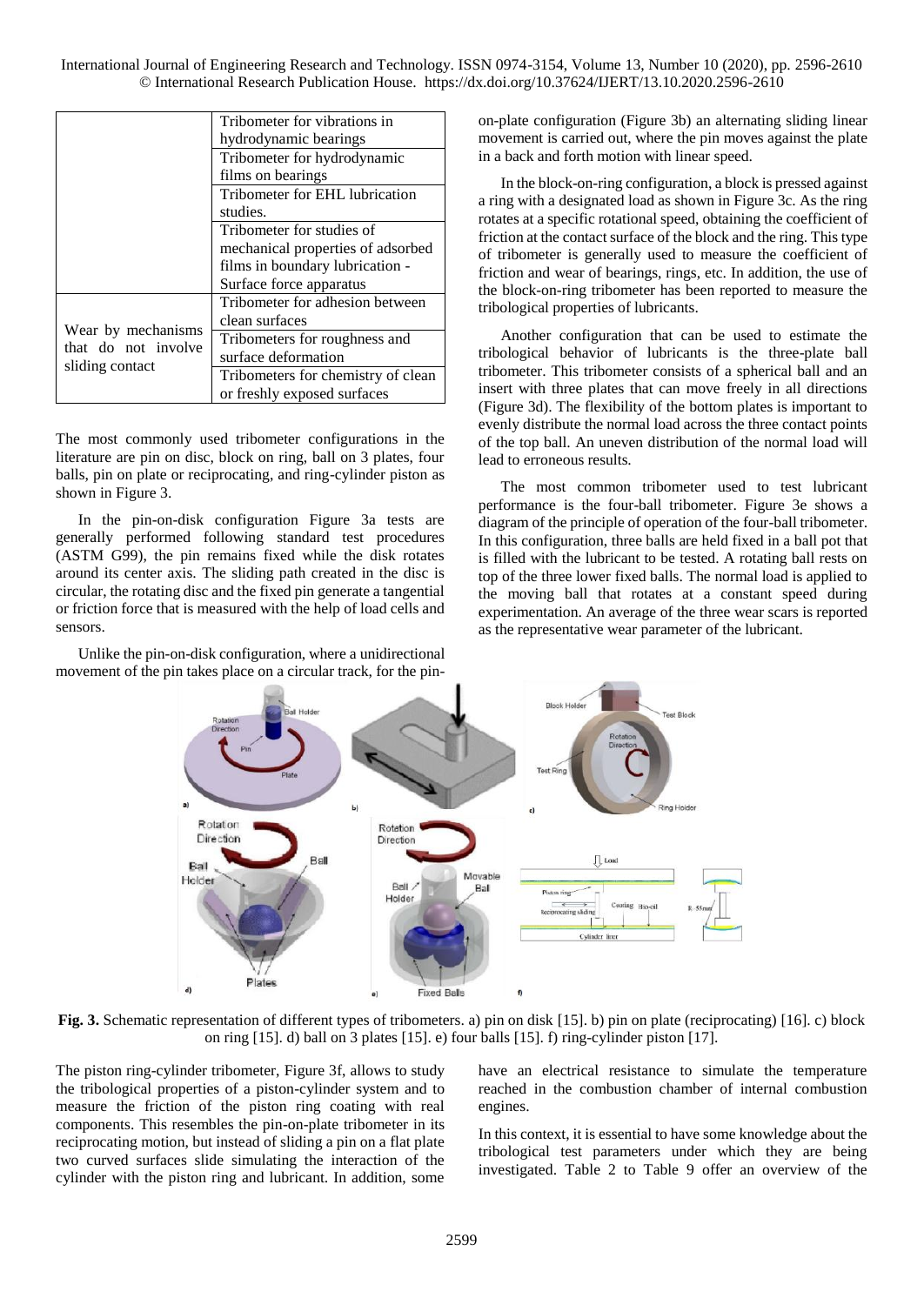different materials, lubricants, and tribometers that various authors have reported in their investigations. The data depicted in Table 2 to [Table 9](#page-11-0) provide insight into the range of different experimental parameters that researchers around the world have used in testing tribological performance in their investigations.

# **IV.I. Double disc tribometer**

In studies reported in the literature, the double disc tribometer is commonly used for the analysis of wear on gears, bearings, rollers, rail wheel systems, among others, where the relative movement between two cylindrical surfaces is presented. As is the case reported by [18], who perform gear tests with the aim of studying the poor lubrication that commonly occurs in this type of system. In Figure 4 it can see a diagram of the tribometer used for this purpose, which allows the variation of the sliding speed in both discs and the variation of the load applied by means of a pneumatic cylinder, where they perform measurements by means of cells load both at the end of the pivot and on the disc located at the base, allowing to control the parameters and achieve measurements that allow finding the friction forces that are presented in the case study analyzed. In addition, it is possible to observe that this tribometer has a device for the lubrication of the elements, with which it is possible to control the lubrication rate, necessary to get closer to the real system to analyze. Table 2 shows other studies in which this type of tribometer is implemented with the parameters used for the specific tests studied by each of the authors.



**Fig. 4.** CAD model of a double disc tribometer. Taken from [18].

| <b>Title</b>                                                                                                                                          | <b>Material</b>                                                                                                                                                                                    | Lubricant                                                    | Load                      | <b>Speed</b>    | <b>Distance</b>      | <b>Temperature</b> | <b>Duration</b> |
|-------------------------------------------------------------------------------------------------------------------------------------------------------|----------------------------------------------------------------------------------------------------------------------------------------------------------------------------------------------------|--------------------------------------------------------------|---------------------------|-----------------|----------------------|--------------------|-----------------|
| Determination of wear<br>volumes by chromatic<br>confocal measurements<br>during twin-disc tests with<br>cast iron and steel [19]                     | Discs coated with high<br>strength steel wire and<br>cast-iron disks.                                                                                                                              | Paraffin<br>Vaseline<br>free of<br>additives<br>(petrolatum) | 500, 450 N                | $3 \text{ m/s}$ | 518400 m             | 22 °C              | 48h             |
| On the effect of starved<br>lubrication on<br>elastohydrodynamic<br>(EHL) line contacts [18]                                                          | Highly charged<br>elastohydrodynamically ISO VG 100<br>lubricated                                                                                                                                  |                                                              | $1200$ N/mm <sup>2</sup>  | $2 \text{ m/s}$ | $21600 \,\mathrm{m}$ |                    | 3 <sub>h</sub>  |
| Investigation of anti-wear<br>performance of<br>automobile lubricants<br>using thin layer activation<br>analysis technique [20]                       | EN31 steel irradiated<br>with a 13 MeV proton<br>beam.                                                                                                                                             | <b>SAE 80W90</b><br>grades $(L1, L2,$<br>L3, L4              | $30,40$ kgf               | $200$ rpm       | 5278 m               | 60 °C              | 4 h             |
| Lifetime prediction of<br>ceramic components - A<br>case study on hybrid<br>rolling contact [21]                                                      | Silicon nitride (SN-GP<br>grade black), 100Cr6<br>(AISI 52100) hardened<br>steel disc crowned<br>(HRC 64)                                                                                          | SKF TT9 non-<br>additive<br>mineral oil                      | 500, 850,<br>2500, 4150 N | 1500 rpm        |                      |                    |                 |
| Optimization of pre-<br>conditioned cold work<br>hardening of steel alloys<br>for friction and wear<br>reductions under slip-<br>rolling contact [22] | 20MnCr5 steel (1.7147,<br><b>SAE 4820 / SAE</b><br>5120), Buderus 9966<br>Super C steel<br>(36NiCrMoV1-5-7)<br>and Aubert & Duval<br>V300 silicone-alloyed<br>spring steel<br>(45SiCrMo6, 1.8062)) | <b>BMW FF SAE</b><br>0W-30 VP1                               | 3.8 GPa                   | $390$ rpm       | 1408 km              | 120 °C             | 19 days         |

**Table 2.** Details of tribological parameters reported in the literature: Double disc.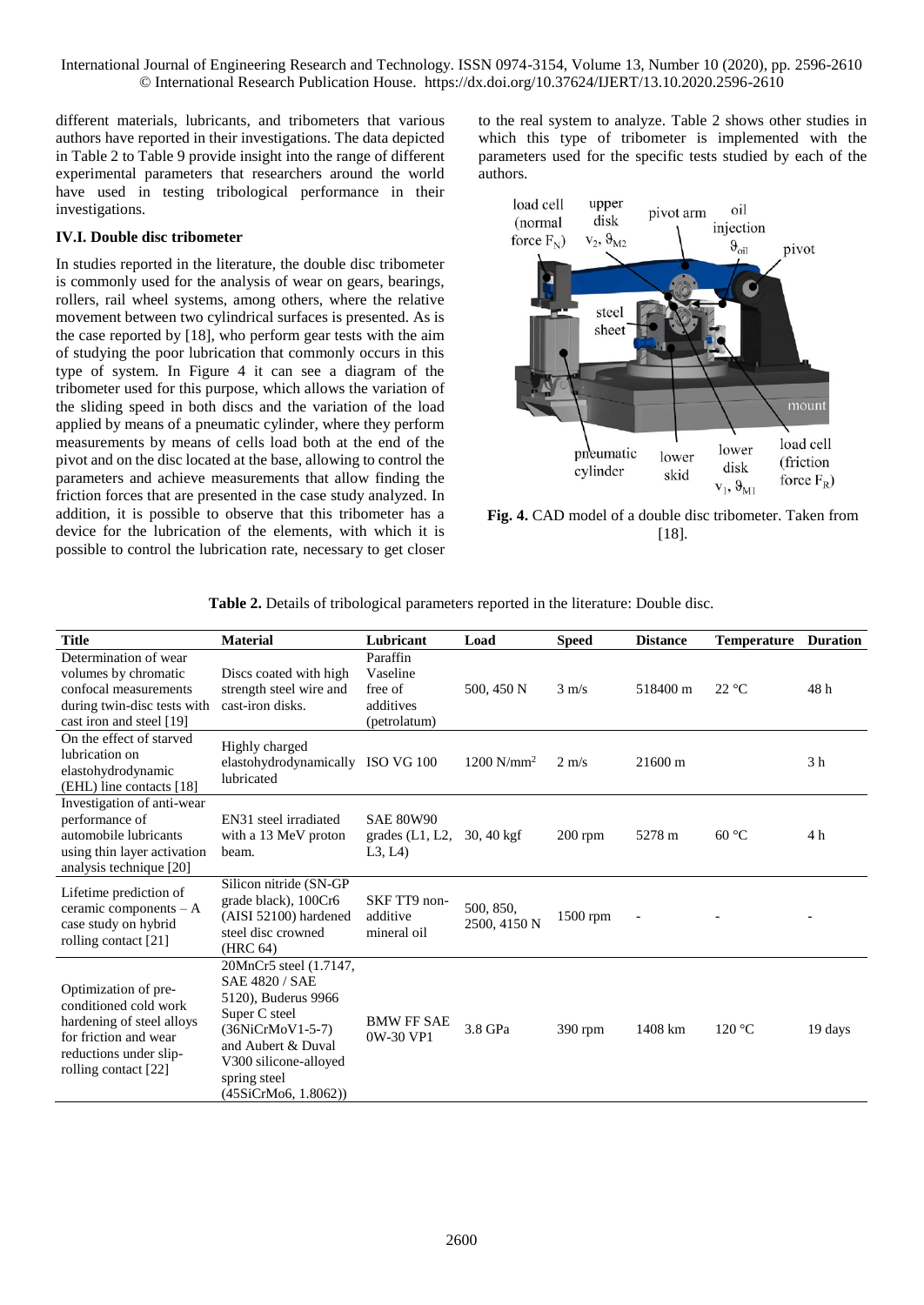## **IV.II. Tribometer ring on ring**

This type of tribometer is implemented to study wear and friction in cylindrical tribological pairs such as camshafts, clutches, bearings, among others. There are two main topologies, in which the contact surface between the disc samples varies, where it can be concentric or tangent. For example [23], using the tribometer shown in [Figure 5,](#page-5-0) authors carried out the study of wear with the objective of analyzing the topography of the surface before and after being subjected to friction, using different methods by laser and 3D scanner. Furthermore, as can be seen, the tribometer was manufactured by the authors, this is common in this type of tests where adaptations are made to existing machines to simulate the specific cases that are to be studied. On the other hand, [24] evaluate the behavior and impact of amorphous hydrogenated carbon coatings applied to aluminum alloys with the aim of reducing friction and controlling wear in scenarios without lubrication that use this type of material, using a tribometer like the one mentioned above. [Table 3](#page-5-1) presents additional works focused on the Ring on Ring or Ring on Disk tribometer.



**Fig. 5**. Ring-disk tribometer photograph. Taken from [23].

<span id="page-5-1"></span>

| <b>Title</b>                                                                                                                         | <b>Material</b>                                                                                              | Lubricant                            | Load            | <b>Speed</b>             | <b>Distance</b> | <b>Temperat</b><br>ure | <b>Duration</b>  |
|--------------------------------------------------------------------------------------------------------------------------------------|--------------------------------------------------------------------------------------------------------------|--------------------------------------|-----------------|--------------------------|-----------------|------------------------|------------------|
| Rolling contact<br>fatigue resistance of<br>austempered ductile<br>iron processed at<br>various austempering<br>holding times [25]   | Polished ductile<br>iron, SAE 52100<br>steel                                                                 | Mobil-<br>10W-40                     | 240 N           | 2000<br><b>RPM</b>       |                 |                        | 5 <sub>h</sub>   |
| Tribological<br>behavior of patterned<br>TiAlN coatings at<br>elevated<br>temperatures [26]                                          | TiAlN coatings<br>on AISI 304<br>stainless steel                                                             | dry                                  | 10 <sub>N</sub> | <b>60 RPM</b>            |                 | 25, 300,<br>600 °C     | $10 \text{ min}$ |
| Multifractal analysis<br>of three-dimensional<br>surface topographies<br>of GCr15 steel and<br>H70 brass during<br>wear process [23] | GCr15 alloy<br>steel. H70 brass                                                                              | API<br>CD15W40                       | 1.53 MPa<br>máx | $0 - 2000$<br><b>RPM</b> |                 | 28 °C                  | $0 - 820$<br>min |
| Investigation of<br>tribological<br>behaviour of a-C:H<br>coatings for dry deep<br>drawing of<br>aluminium alloys<br>[24]            | Hydrogenated<br>amorphous<br>carbon (a-C: H)<br>coating against<br>aluminum alloys<br>(AA5182 and<br>AA6014) | dry                                  | 3 MPa           | 100<br>mm/s              |                 | $23.2 \text{ °C}$      |                  |
| Novel in situ tribo-<br>catalysis for<br>improved<br>tribological<br>properties of bio-oil<br>model compound<br>$[27]$               | OT600 Nodular<br>Cast Iron. ASTM<br>1045 Carbon<br>Medium Steel                                              | Supercid<br>$SO42-\gamma$ -<br>Al2O3 | 600 N           | 441 RPM -                |                 | $25^{\circ}$ C         | $60 \text{ min}$ |

<span id="page-5-0"></span>**Table 3.** Details of tribological parameters reported in the literature: Ring on ring.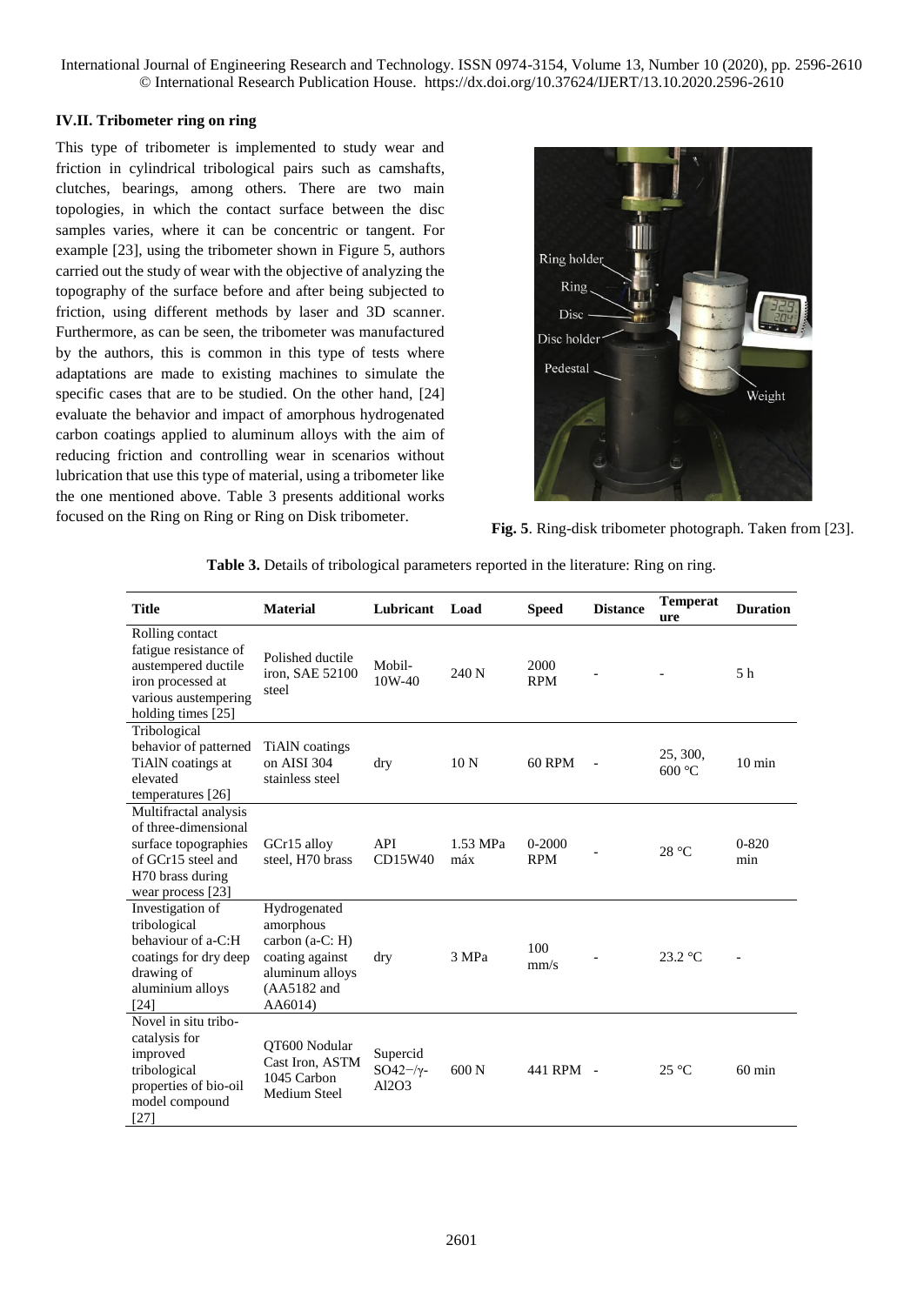# **IV.III. Ball tribometer on 3 plates**

The ball tribometer on three plates presented in Figure 6, is commonly used to test new lubricants, in addition, studies have been carried out evaluating wear in surgical materials, as in the case of [28], who carried out research to evaluate materials coated ceramics used in dental implants, where they aimed to find the material with the least wear. For this, the ball tribometer was implemented on three plates because it approximately simulated the phenomenon of friction and wear that dental implants present in real life. On the other hand [29], they presented a study of nanoparticles added to lubricants in order to study the behavior and improvement of water-based nanolubricants, performing tribological tests on a tribometer of this type. [Table 4](#page-6-0) compiles additional studies where the ball tribometer was used on three plates.



**Fig. 6.** Ball tribometer photograph - 3 plates. Taken from [30].

| <b>Title</b>                                                                                                                                                 | <b>Material</b>                                                                                           | Lubricant                                                                                                                                | Load                             | <b>Spped</b>                                  | <b>Distance</b>  | <b>Temperatute Duration</b> |                  |
|--------------------------------------------------------------------------------------------------------------------------------------------------------------|-----------------------------------------------------------------------------------------------------------|------------------------------------------------------------------------------------------------------------------------------------------|----------------------------------|-----------------------------------------------|------------------|-----------------------------|------------------|
| Wear of ceramic-<br>based dental<br>materials [28]                                                                                                           | Ceramic-based<br>dental materials<br>(Table 1)                                                            | dry                                                                                                                                      | 30 N                             | 25 RPM                                        | 37 <sub>m</sub>  |                             | $60 \text{ min}$ |
| Tribological<br>Behavior of<br>Glycerol/Water-<br><b>Based</b><br>Magnetorheological<br>Fluids in PMMA<br>Point Contacts [30]                                | Magnetite<br>particles<br>synthesized by<br>partial oxidation<br>of ferrous<br>hydroxide with<br>nitrate. | Dry<br>magnetite<br>powder<br>dispersed<br>in a<br>glycerol<br>mixture                                                                   | 0.5 <sub>N</sub>                 | $0 - 2800$<br><b>RPM</b><br>$(0-1.3)$<br>m/s) |                  | $25^{\circ}$ C              | $2-10$ min       |
| Tribological<br>Characteristics of<br>Aqueous Graphene<br>Oxide, Graphitic<br>Carbon Nitride, and<br>Their Mixed<br>Suspensions [29]                         | AISI 52100 Cr<br>alloy steel and<br>polished AISI<br>304 stainless<br>steel                               | Water-<br>based<br>suspensions<br>using g-<br>C <sub>3</sub> N <sub>4</sub> , GO<br>and g-<br>C3N4/GO<br>nano-sheets<br>as<br>additives. | $10-35$ N<br>$(645-981)$<br>MPa) | 25-125<br>mm/s                                | 7.5 <sub>m</sub> | $25^{\circ}$ C              |                  |
| Modification of<br>Alkali Lignin with<br>Poly(Ethylene<br>Glycol) Diglycidyl<br>Ether to Be Used as<br>a Thickener in Bio-<br>Lubricant<br>Formulations [31] | Poly (ethylene<br>glycol)<br>diglycidyl ether<br>(PEGDE)                                                  | Beaver oil                                                                                                                               | 10 <sub>N</sub>                  | $0-1000$<br><b>RPM</b>                        |                  | $25^{\circ}$ C              |                  |
| Role of particulate<br>concentration in<br>tooth wear [32]                                                                                                   | Silicon nitride<br>dial, tooth<br>enamel.                                                                 | dry                                                                                                                                      | 30 N                             | 100<br>mm/s                                   | 50 <sub>m</sub>  |                             |                  |

<span id="page-6-0"></span>

| Table 4. Details of tribological parameters reported in the literature: Ball on 3 plates. |  |  |  |  |
|-------------------------------------------------------------------------------------------|--|--|--|--|
|-------------------------------------------------------------------------------------------|--|--|--|--|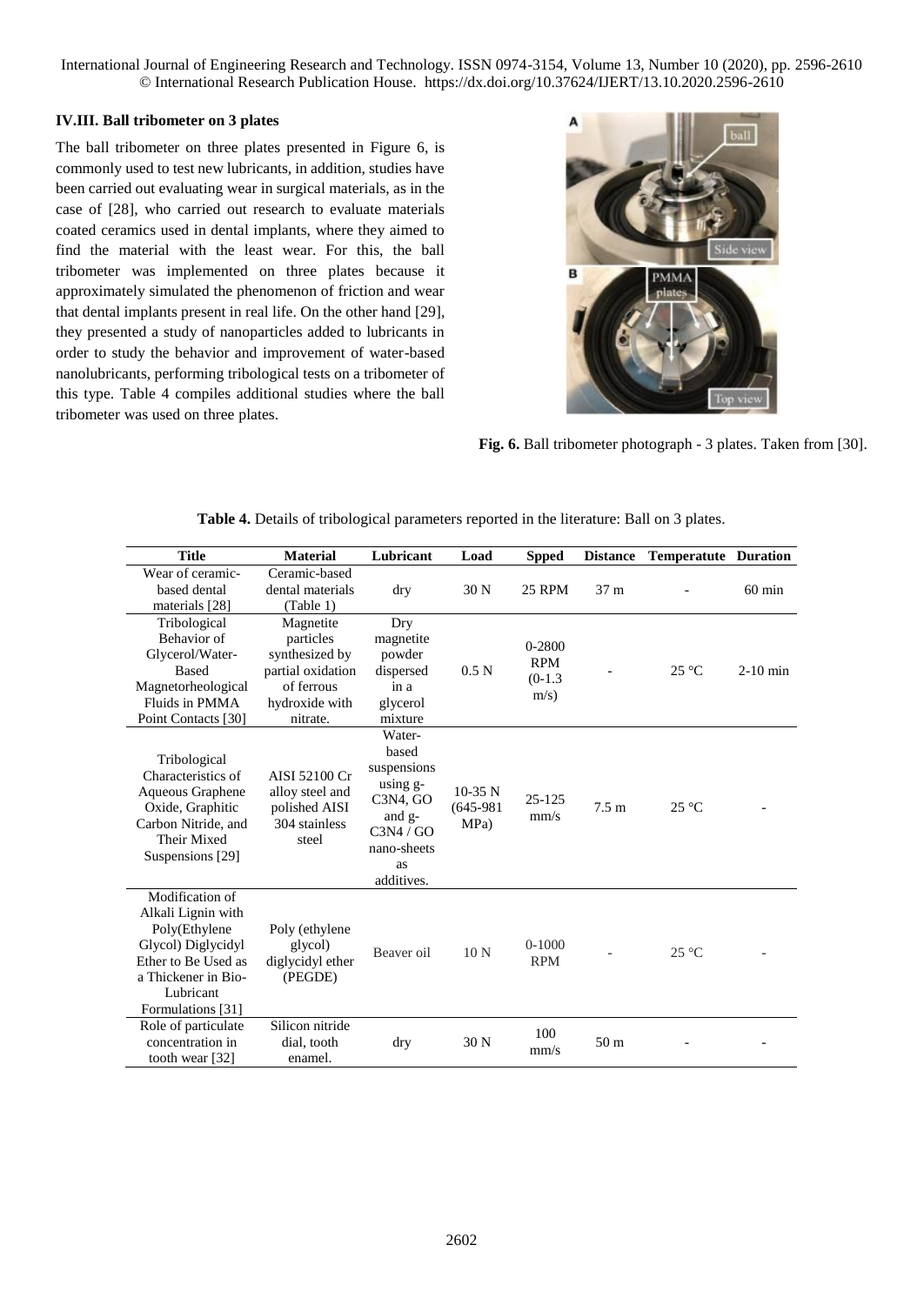#### **IV.IV. Block on ring tribometer**

This type of tribometer has been implemented in research on coatings, polymers and nanolubricants. The type of contact it presents allows evaluating the phenomena of friction and wear between surfaces that are in sliding contact but only one of these present movements. [Figure 7](#page-7-0) shows a diagram of the tribometer used by [33], who carried out a study of the effect of graphene oxide and hybrid nanoparticles of alumina, as additives in water-based lubricants. The objective was to determine the nano additive that significantly reduced wear on elements subjected to sliding friction. On the other hand [34], they carried out an investigation focused on reducing wear and increasing the coefficient of friction simultaneously by means of coatings, with the aim of prolonging the useful life of automotive brakes, where high friction is required and low wear. The tests were performed on a block-on-ring tribometer. [Table 5](#page-7-1) compiles additional studies where the block-on-ring tribometer was used.



<span id="page-7-1"></span><span id="page-7-0"></span>**Fig. 7.** Schematic representation of the block-ring tribometer. Taken from [33].

| <b>Title</b>                                                                                                                                                    | <b>Material</b>                                                            | Lubricant                           | load                            | speed             | <b>Distance</b> | <b>Temperature Duration</b> |                  |
|-----------------------------------------------------------------------------------------------------------------------------------------------------------------|----------------------------------------------------------------------------|-------------------------------------|---------------------------------|-------------------|-----------------|-----------------------------|------------------|
| Correlation of<br>friction and wear<br>across length scales<br>for PEEK sliding<br>against steel [35]                                                           | Poly (Ether<br>Ether Ketone)<br>(PEEK,<br><b>VESTAKEEP®</b><br>2000G)      | dry                                 | $1-4 MPa$                       | $0.5 - 4$<br>M/s  | $10 \text{ km}$ |                             |                  |
| Lubricity of<br>selected oils in<br>mixtures with the<br>refrigerants R452A,<br>R404A, and R600a<br>$[36]$                                                      | No specified                                                               | POE/R404A,<br>POE/R452.<br>MO/R600a | 120 <sub>N</sub>                | 500<br><b>RPM</b> |                 | $23 \text{ °C}$             | $60 \text{ min}$ |
| Synergistic<br>tribological<br>performance of a<br>water based<br>lubricant using<br>graphene oxide and<br>alumina hybrid<br>nanoparticles as<br>additives [33] | <b>AISI 304</b><br>stainless steel,<br><b>AISI 52100</b><br>chrome steel   | $GO-A12O3$<br>lubricant             | $10-30$ N<br>$(70-122)$<br>MPa) | 100-400<br>mm/2   | 12 <sub>m</sub> | $20-25$ °C                  |                  |
| The effects of<br>graphene nano-<br>platelet additions<br>on the sliding wear<br>of TiC-Ni3Al<br>cermets [37]                                                   | Cermets de TiC-<br>Ni3Al, WC-6Co<br>con polvos                             | dry                                 | 100 N                           | 210<br><b>RPM</b> | 540 m           |                             | $45 \text{ min}$ |
| Simultaneous<br>increase of friction<br>coefficient and<br>wear resistance<br>through HVOF<br>sprayed WC-(nano<br>WC-Co) [34]                                   | fundición<br>vermicular,<br>polvo comercial<br>$WC-12Coy$<br>$WC-10Co-4Cr$ | dry                                 | 500 g                           | 150<br><b>RPM</b> |                 |                             | $60 \text{ min}$ |

| Table 5. Details of tribological parameters reported in the literature: Block on ring. |
|----------------------------------------------------------------------------------------|
|                                                                                        |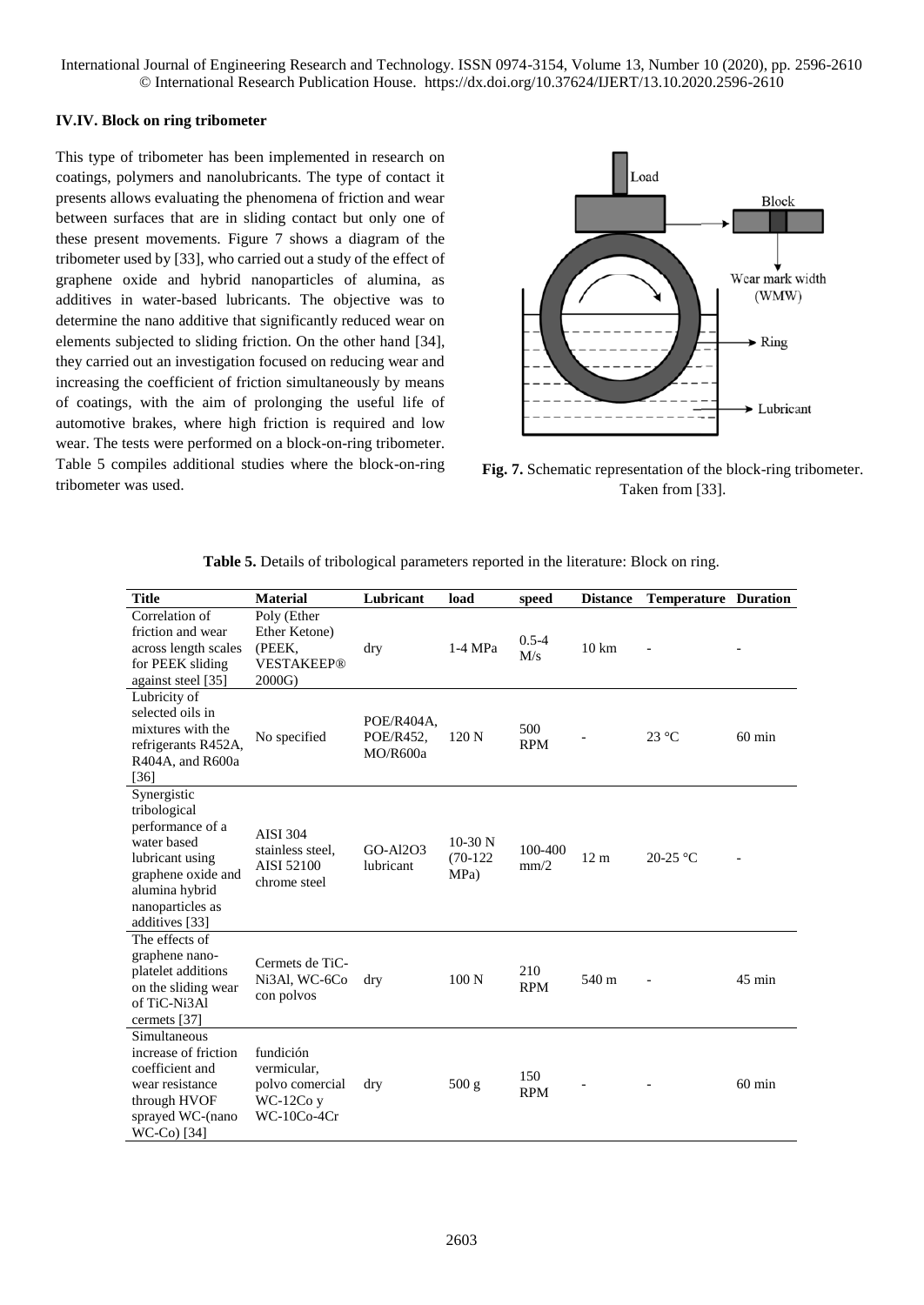# **IV.V. Pin on Plate Tribometer**

In cases in which the tribological pairs are subjected to reciprocating movements, it is necessary to implement pin-onplate tribometers because it simulates more closely the reality, the phenomena presented in machining, cutting of materials in industry, combustion engines, among others. Such is the case presented by [38], who investigated the tungsten carbide compounds implemented in cutting tools, with the aim of finding the appropriate particle sizes that, when added in the tool forming process, allow reducing the wear and therefore increase the useful life of the tools. In [Figure 8,](#page-8-0) the tribometer used by [16], which is an SRV-4 from Optimol Instruments Prüftechnik GmbH, is shown, with a schematic illustrating the reciprocating movement analyzed and a commercial SRV4® tribometer used by [39] where authors were intended to simulate the wear presented in the metal forming process, where due to high temperatures and forces affected the damaged data will fail, which affects the surface quality and adjustments of the pieces. [Table 6](#page-8-1) compiles additional studies where the pin-on-plate tribometer was used.



**Fig. 8.** Photograph of pin-plate tribometer, and schematic representation of the recreated tribological system. Taken from [16] and [39].

2604 **Title Material Lubricant Load Speed Distance Temperature Duration** Comparison of unidirectional and reciprocating tribometers in tests with MoDTCcontaining oils under boundary lubrication [16] AISI 52100, AISI H13 SAE 0W- $\frac{\text{SAE 0W}}{20}$  35 - 50 N  $\frac{232}{\text{mm/s}}$  $\text{mm/s}$  40 °C 1 h Tribological behavior of cBN-WC-10Co composites for dry reciprocating sliding wear [38] CBN-WC- $10Co$ Compounds dry  $30 - 70 \text{ N}$   $0.1 \text{ m/s}$   $25 \text{ °C}$   $30 \text{ min}$ Reciprocating sliding wear of the sintered 316L stainless steel with boron additions [40] Boron Free 316L, AISI 316L Austenitic Stainless Steel, Alumina (Al2O3) dry 8 N 1.6 m/s 172.8 m 7200 s Tribological investigation of epoxy/seed particle composite obtained from residues of processing Jatropha Curcas L. fruits [41] AISI 420C steel, composite material (SC, S, SKC) dry 20 N 150 y 300 m  $20^{\circ}$ C 50 min

<span id="page-8-1"></span><span id="page-8-0"></span>**Table 6.** Details of tribological parameters reported in the literature: Pin on Plate.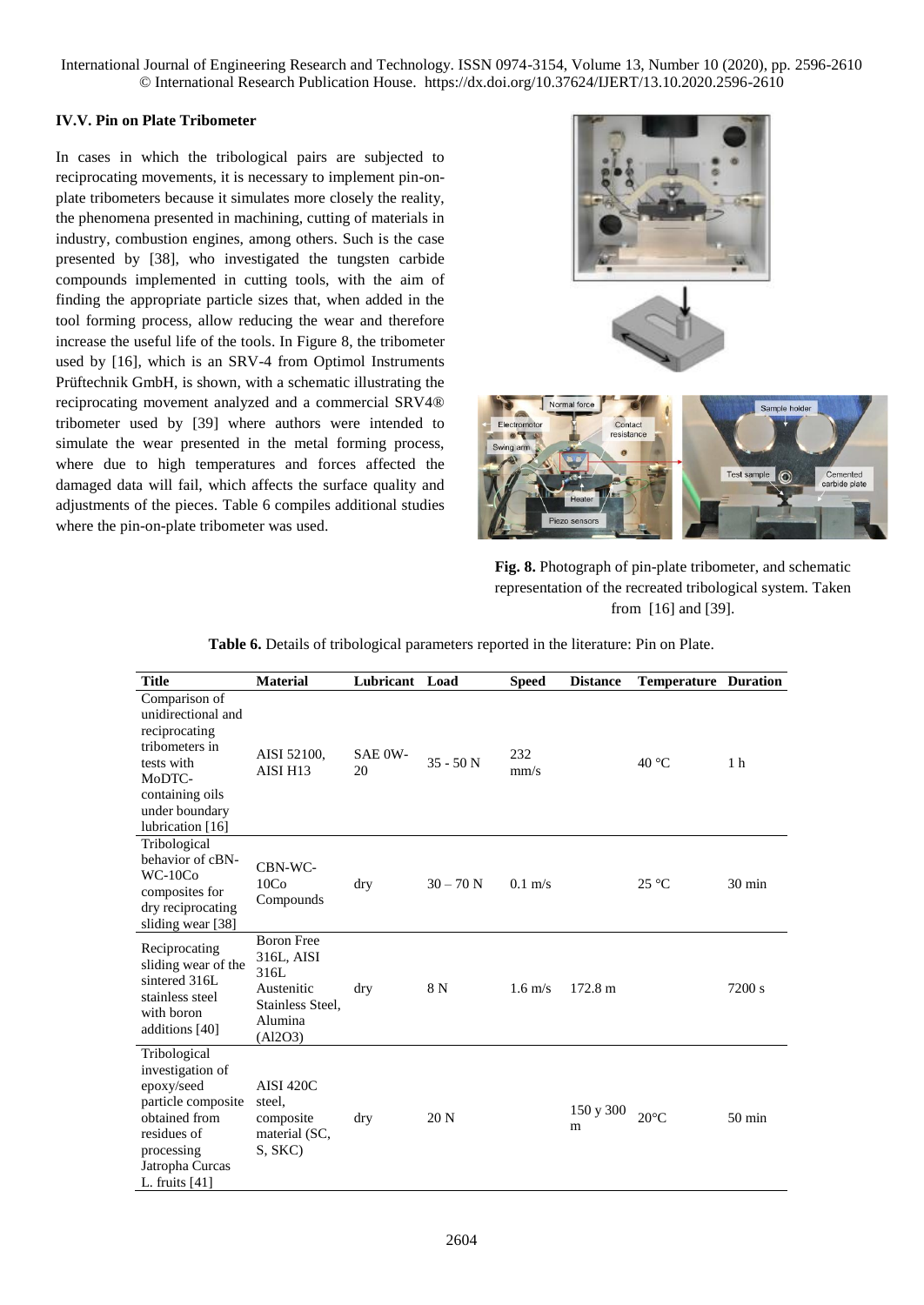| Comparison of the<br>wear behaviors of<br>advanced and<br>conventional<br>cemented tungsten<br>carbides [42] | Compound<br>WC-15%<br>Al2O3<br>$(WA15)$ and<br>cemented<br>carbide WC-<br>8% Co (YG8) | dry                                         | 20-80N     | 0.1 <sub>m</sub> | 1500 <sub>m</sub> | $20^{\circ}$ C  | $250$ min |
|--------------------------------------------------------------------------------------------------------------|---------------------------------------------------------------------------------------|---------------------------------------------|------------|------------------|-------------------|-----------------|-----------|
| Using a standard<br>pin-on-disc<br>tribometer to<br>analyse friction in<br>a metal forming<br>process [39]   | Tube material                                                                         | Jabón<br>fosfato de<br>zinc y<br>estearato. | $1-2000$ N | 6.3<br>mm/s      | $800 \text{ mm}$  | $290^{\circ}$ C | ۰         |

# **IV.VI. Pin-on-disk tribometer**

This type of tribometer is one of the most widely used in the fields of tribology, it is used to carry out studies focused on bearings, brake systems, manufacturing industry, train wheel systems, among others. It consists of a pin which, by means of an arm, applies a normal force on a rotating disk, it is tested both in dry conditions and with lubrication. In [Figure 9,](#page-9-0) there is a Pin-Disco tribometer used by [43] where they intended to model the tribometer wear process. On the other hand, [44] they carried out a study of the wear presented in the brakes of trains made of different materials with the aim of determining which one had the longest useful life and correctly fulfilled its function. [Table 7](#page-9-1) expresses other studies reported in the literature that implemented this type of tribometer. **Fig. 9.** Pin-disk tribometer photograph. Taken from [43].



<span id="page-9-1"></span><span id="page-9-0"></span>

| <b>Title</b>                                                                                                                                  | <b>Material</b>                                                          | Lubricant                               | Loas             | <b>Speed</b>       | <b>Distanc</b><br>e | <b>Temperat</b><br>ure            | <b>Duratio</b><br>$\mathbf n$ |
|-----------------------------------------------------------------------------------------------------------------------------------------------|--------------------------------------------------------------------------|-----------------------------------------|------------------|--------------------|---------------------|-----------------------------------|-------------------------------|
| Replication of white<br>etching area<br>evolution using<br>novel modified<br>dynamic load pin-<br>on-disc tribometer<br>on bearing steel [45] | AISI 52100                                                               | Hydrogena<br>ting<br>lubricant<br>blend | 2.03 GPa         | $0.2 \text{ m/s}$  |                     |                                   | $35-40h$                      |
| A pin-on-disc study<br>on the tribology of<br>cast iron, sinter and<br>composite railway<br>brake blocks at low<br>temperatures [44]          | Cast, sintered<br>and composite<br>iron, R7 railway<br>wheel.            | Worn<br>graphite                        | $0.8$ MPa        | $0.45 \text{ m/s}$ |                     | $-30^{\circ}$ –<br>$30^{\circ}$ C | 1200 s                        |
| A pin-on-disc<br>tribometer study of<br>disc brake contact<br>pairs with respect to<br>wear and airborne<br>particle emissions<br>[46]        | Titanium dioxide<br>(F2), zinc oxide<br>nanoparticles<br>(F3), cast iron | dry                                     | 0.6 MPa          | $850$ rpm          | 14.1 km             |                                   | 120                           |
| Temperature field<br>analysis of pin-on-<br>disk sliding friction<br>test $[47]$                                                              | 42CrMo.<br>17CrNiMo6                                                     | Lubricating<br>oil # 150                | $200 -$<br>1000N | $30 - 300$<br>mm/s |                     | $20^{\circ}$ C                    |                               |
|                                                                                                                                               |                                                                          |                                         |                  |                    |                     |                                   |                               |

**Table 7.** Details of tribological parameters reported in the literature: Pin on disc.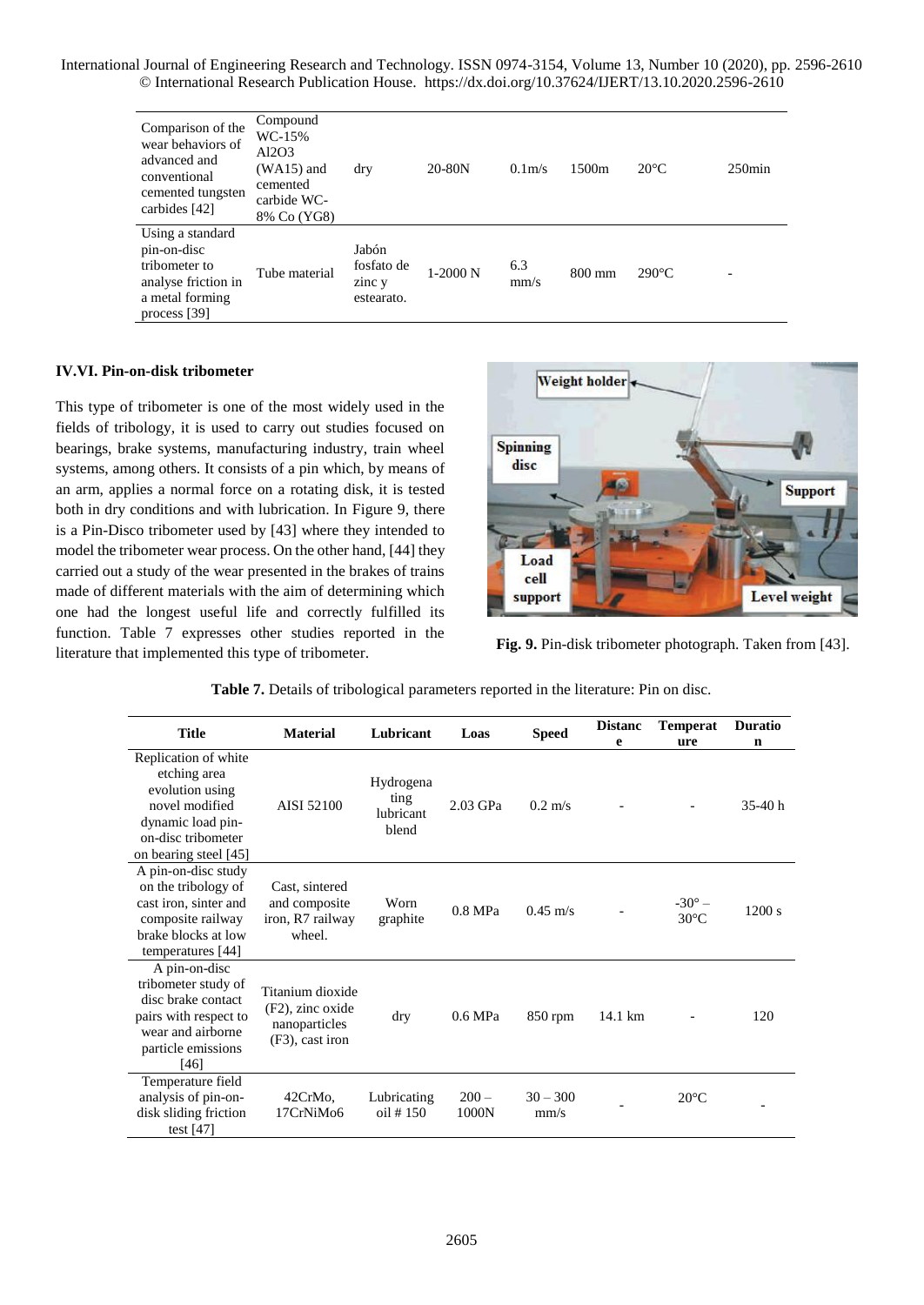# **IV.VII. Ring Piston Tribometer - Cylinder**

As its name implies, this tribometer analyzes the phenomenon of friction and wear that occurs in the tribological ring-piston pair [\(Figure 10\)](#page-10-0), present both in combustion engines and in compressors and pumps. In some cases, the simulation of new lubricants and their impact in reducing wear is intended as proof of the effect of texturing and the coatings applied to the rings, as is the case of [48], who made a coating with nanocomposites to piston rings of a combustion engine, with the aim of improving tribological properties, avoiding premature wear on this type of element. Finding the appropriate thicknesses that presented a higher performance in the system. On the other hand [49] carry out a study on the duration and control of tribofilm formation, and the behavior of common additives in this type of scenario. [Table 8](#page-10-1) lists a set of investigations that implemented this type of tribometer, where it can see the similarity of the test conditions and how some report the speed of the test or the frequency of the cycle as this is a reciprocating type tribometer.



<span id="page-10-1"></span><span id="page-10-0"></span>**Fig. 10.** Schematic representation of the Piston Ring-Cylinder tribometer. Taken from [17].

| <b>Title</b>                                                                                                                                                              | <b>Material</b>                  | Lubricant                      | Load             | speed                                               | <b>Distance</b>  | <b>Temperature Duration</b>          |                   |
|---------------------------------------------------------------------------------------------------------------------------------------------------------------------------|----------------------------------|--------------------------------|------------------|-----------------------------------------------------|------------------|--------------------------------------|-------------------|
| Synergistic effects<br>of electroless piston<br>ring coatings and<br>nano-additives in oil<br>on the friction and<br>wear of a piston<br>ring/cylinder liner<br>pair [48] | Molten iron                      | Fe304 @ MoS2<br>nanocomposites | 140 <sub>N</sub> | 5 <sub>Hz</sub>                                     | 80 mm            | $25^{\circ}$ C                       | 3 <sub>h</sub>    |
| Laser-induced<br>improvement in<br>tribological<br>performances of<br>surface coatings<br>with MoS2<br>nanosheets and<br>graphene [17]                                    | Boron cast iron,<br>ductile iron | Bio-oil                        | 210 N            | 5 Hz                                                | $80 \text{ mm}$  | $82^{\circ}$ C                       | $120 \text{ min}$ |
| Tribological<br>assessment of<br>coated piston ring-<br>cylinder liner<br>contacts under bio-<br>oil lubricated<br>conditions [50]                                        | Boron cast iron.<br>ductile iron | Bio-oil                        | 140N             | 5 H <sub>z</sub>                                    | $80 \text{ mm}$  | $85^{\circ}$ C                       | $60 \text{ min}$  |
| Real time durability<br>of tribofilms in the<br>piston ring $-$<br>cylinder liner<br>contact [49]                                                                         | X90CrMoV18.<br>gray cast iron    | SAE grad 5W-<br>30             | 200 N            | 6 Hz                                                | $3 \text{ mm}$   | $20 \text{ y } 120^{\circ} \text{C}$ | 32h               |
| Transient<br>experimental and<br>modelling studies of<br>laser-textured<br>micro-grooved<br>surfaces with a<br>focus on piston-ring<br>cylinder liner<br>contacts [51]    | 100Cr6                           | 5W30 y 15W40 10 N              |                  | 0.0035<br>m/s<br>0.035<br>m/s<br>$0.35 \text{ m/s}$ | $3.5 \text{ mm}$ | $60^{\circ}$ C                       |                   |

**Table 8.** Details of tribological parameters reported in the literature: Piston Ring-Cylinder.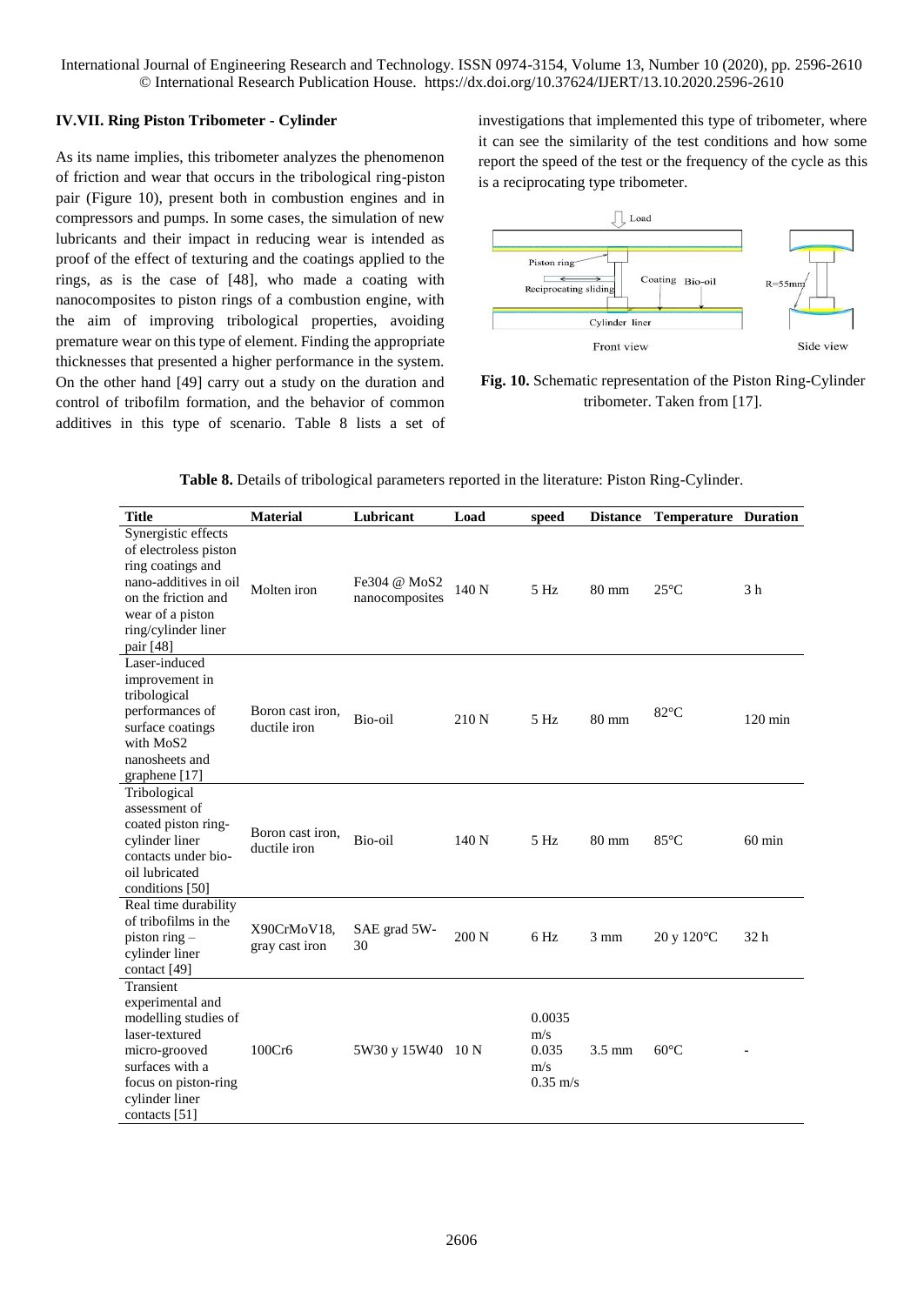#### **IV.VIII. Four balls**

This tribometer is used for the investigation of the tribological properties of lubricants, the test consists of rotating a ball on three others that are fixed on a conical base, applying a force that in most cases increases with each test with the objective of finding out under what conditions the balls join due to the friction forces they experience. [Figure 11](#page-11-1) shows a schematic of what is the physical principle of this tribometer, which was implemented by [52] who analyzed the friction and wear characteristics of Calophyllum inophyllum biodiesel, demonstrating that it has a lower coefficient of friction and a lower wear than conventional diesel, this due to the concentration of heavy metals that the latter presents. On the other hand, [53] developed a study focused on biodegradable vegetable oils added with reduced graphene oxide (rGO), finding that it is possible to improve the tribological properties of the lubricant base implemented by adding rGO. [Table 9](#page-11-0) reports other studies found in the literature that implemented this type of tribometer.



<span id="page-11-1"></span><span id="page-11-0"></span>**Fig. 11.** Schematic representation of the Cuatro Bolas tribometer. Taken from [52].

| Table 9. Details of tribological parameters reported in the literature: Four Balls. |  |  |
|-------------------------------------------------------------------------------------|--|--|
|-------------------------------------------------------------------------------------|--|--|

| <b>Title</b>                                                                                                                                                 | <b>Material</b>                     | Lubricant                                             | Load              | <b>Speed</b>       | <b>Distance</b> | Lubricating<br>temperature | <b>Duration</b>  |
|--------------------------------------------------------------------------------------------------------------------------------------------------------------|-------------------------------------|-------------------------------------------------------|-------------------|--------------------|-----------------|----------------------------|------------------|
| Tribological<br>investigation of r-GO<br>additived biodegradable<br>cashew nut shells liquid<br>as an alternative industry<br>lubricant [53]                 | <b>AISI</b><br>52100                | cashew shell<br>liquid                                | $500 -$<br>1600 N | 1760<br><b>RPM</b> |                 | 75 °C                      | 3500 s           |
| Synthesis,<br>characterisation and<br>tribological investigation<br>of vegetable oil-based<br>pentaerythryl ester as<br>biodegradable<br>compressor oil [54] | <b>AISI</b><br>E52100               | Rapeseed oil<br>pentaerythrile<br>ester (PE)          | $40 \text{ kg}$   | 1200<br><b>RPM</b> |                 | $75^{\circ}$ C             | 1 <sub>h</sub>   |
| Improvement in<br>tribological properties of<br>lubricating grease with<br>quartz-enriched rice husk<br>ash $[55]$                                           | Steel                               | NLGI 3 grade<br>lithium based<br>commercial<br>grease | 350 N             | 1650<br><b>RPM</b> |                 | $25^{\circ}$ C             | $60 \text{ min}$ |
| Friction and wear<br>characteristics of<br>Calophyllum inophyllum<br>biodiesel [52]                                                                          | Carbon-<br>Chrome<br>Steel<br>(SKF) | Biodiesel de<br>Calophyllum<br>inophyllum<br>(CI)     | $40 - 80$<br>kg   | 1800<br><b>RPM</b> |                 | $27^{\circ}$ C             | 300 s            |
| The wear resistance of<br>boride layers measured<br>by the four-ball test [56]                                                                               | <b>AISI</b><br>52100                | Mobil Delvac<br>$15W-40$                              | $147 -$<br>392 N  | 1200<br><b>RPM</b> |                 | 348 K                      | 3600 s           |
|                                                                                                                                                              |                                     | dry                                                   | $49 -$<br>147 N   | 1200<br><b>RPM</b> |                 |                            | 150s             |

# **V. RECOMMENDATIONS**

Carrying out tribological experiments and obtaining valid data is subject to many problems. To obtain significant results, it is necessary to guarantee that the basic conditions for cleaning the samples and the control of the experimental environment are met. Because only a few experimental rigs operate in a completely isolated environment, it is important to check

whether unexpected external factors, which can influence friction and wear, are excluded [57]. For this, the ASTM standards that have been designed to guarantee homogeneity in the experimental results must be followed.

Budinski in [58] reports the standards and specifications that have been standardized by ASTM. Some are directed toward an application or material, while others are for general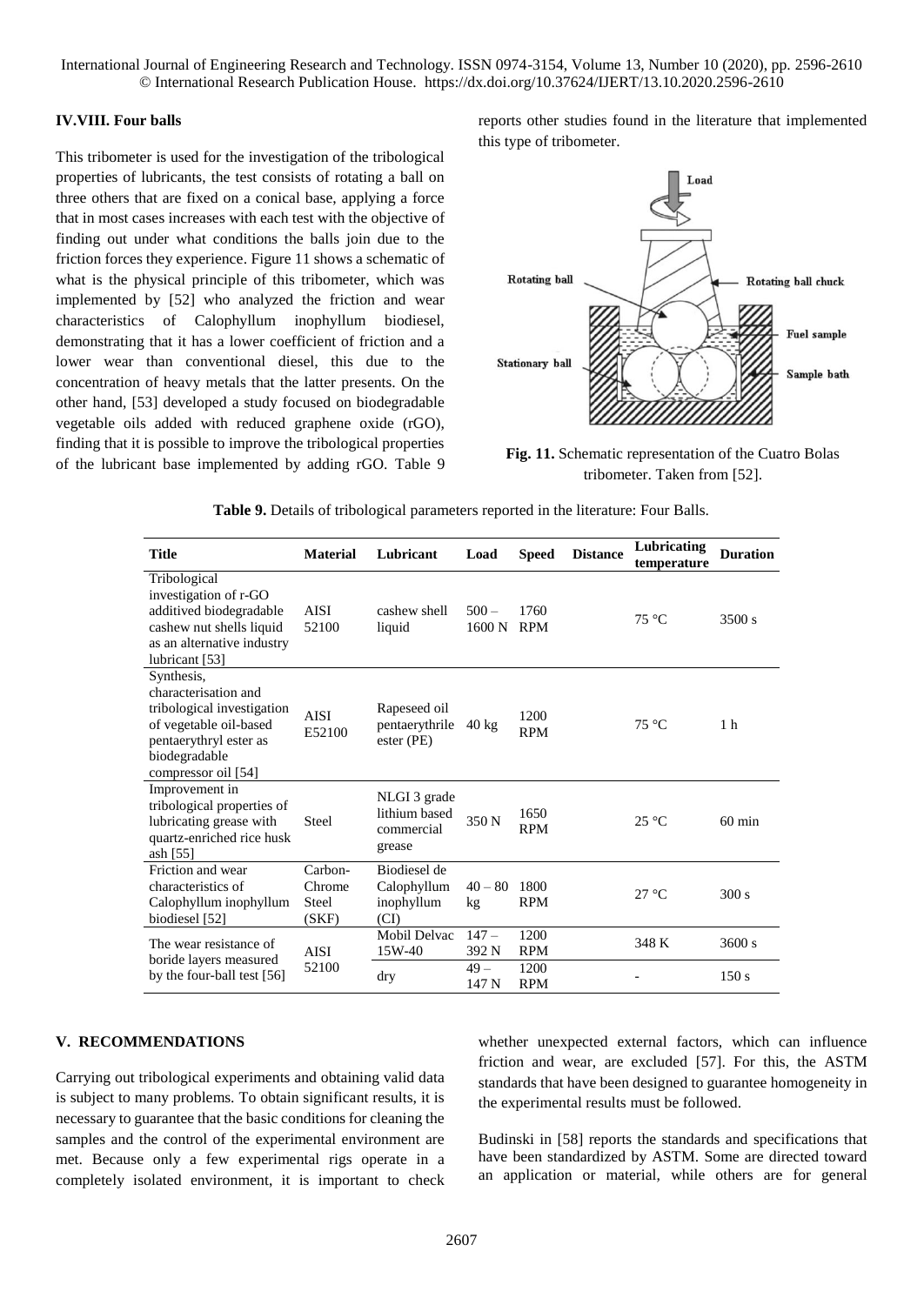evaluation of materials. For example, Committee B-9 standards deal with the types of composite friction materials used for clutches and brakes. The C-5 Committee standard is primarily a checklist and considerations for conducting coefficient of friction tests on carbon-graphite materials. These considerations apply to most friction studies, and this standard is a suitable reference for any beginner in the field of friction.

# **VI. CONCLUSIONS**

The parameters that affect the friction coefficient and the wear rate in each tribological pair are so diverse and variable that a large number of devices are required to carry out the measurement and investigation of these phenomena, a tribometer should be practically designed for each study. , which makes it difficult to classify and study tribometers. Even so, classifications have been proposed according to the types of relative movement of the frictional torque and additions have been made to the equipment that allows recreating the different conditions that may arise in practice.

Tribometers reported in the literature with various parameters, materials and lubricants investigated by the authors in each of the studies were presented in this review. From what is presented, it is verified that for each tribological pair and study to be carried out, there is an ideal tribometer to carry out the corresponding tests, where international standards must be considered to guarantee their quality.

It is important to highlight that in most cases the tribometers are designed by the different institutions, which shows that for each special case it is necessary to make modifications to the existing designs. On the other hand, commercial tribometers have additional components that are capable of gathering special data such as curves and drag profiles, controlled atmospheres that simulate the existence of pollutants or adverse weather conditions, allowing more specific studies to be carried out.

#### **REFERENCES**

- [1] Y. Dong *et al.*, "Friction evolution with transition from commensurate to incommensurate contacts between graphene layers," *Tribol. Int.*, vol. 136, no. March, pp. 259–266, 2019.
- [2] K. Holmberg and A. Erdemir, "Influence of tribology on global energy consumption, costs and emissions," *Friction*, vol. 5, no. 3, pp. 263–284, Sep. 2017.
- [3] H. CZICHOS, "Tribometry: Test, Simulation and Control Methods," *Tribol. Ser.*, vol. 1, no. C, pp. 248– 299, Jan. 1978.
- [4] K. G. Budinski, "Laboratory testing methods for solid friction.," *Mater. Park. OH ASM Int. 1992.*, pp. 45–58, 1992.
- [5] A. Z. Szeri, "Tribology: Friction, Lubrication, and Wear Hemisphere." Hemisphere Publishing Corp.: Carlsbad, CA, 1980.
- [6] J. Hintikka, A. Mäntylä, J. Vaara, T. Frondelius, and A. Lehtovaara, "Stable and unstable friction in fretting

contacts," *Tribol. Int.*, vol. 131, no. September 2018, pp. 73–82, 2019.

- [7] J. Larsen-Basse, "Introduction to friction.," *Mater. Park. OH ASM Int. 1992.*, pp. 25–26, 1992.
- [8] J. Larsen-Basse, "Basic theory of solid friction.," *Mater. Park. OH ASM Int. 1992.*, pp. 27–36, 1992.
- [9] H. Czichos, "General Theory of Tribology," in *Tribology: A systems approach to the science and technology of friction, lubrication and wear*, 1st ed., vol. 1, no. C, Berlin: Elsevier, 1978, pp. 24–44.
- [10] M. Urbakh and E. Meyer, "The renaissance of friction." *Nat. Mater.*, vol. 9, p. 8, Jan. 2010.
- [11] A. Blazquez de mingo, "Análisis de la lubricación termo-elastohidrodinámica y mixta mediante la aplicación de modelos numéricos," 2016.
- [12] P. Albarracin Aguillón, *Tribologia y lubricación industrial y automotriz*. Talleres Gráficos de Litochoa, 1993.
- [13] P. Albarracin Aguillon, *Tribologia y Lubricacion*, 5th ed. Medellin: Litochoa, 2007.
- [14] G. Stachowiak, B. Andrew, and S. Grazyna, "Tribometers," *Tribol. Ser.*, vol. 44, pp. 25–78, Jan. 2004.
- [15] P. Gayatri, H. Harish, K. Tapas, and M. N. C., "Nanolubricants Dispersed with Graphene and its Derivatives: An Assessment and Review of the Tribological Performance," *Nanoscale*, 2019.
- [16] R. Balarini, G. A. S. Diniz, F. J. Profito, and R. M. Souza, "Comparison of unidirectional and reciprocating tribometers in tests with MoDTCcontaining oils under boundary lubrication," *Tribol. Int.*, Mar. 2019.
- [17] Y. Xu, Q. Zheng, T. You, L. Yao, and X. Hu, "Laserinduced improvement in tribological performances of surface coatings with MoS2 nanosheets and graphene," *Surf. Coatings Technol.*, vol. 358, pp. 353–361, Jan. 2019.
- [18] M. Ebner, M. Yilmaz, T. Lohner, K. Michaelis, B.-R. Höhn, and K. Stahl, "On the effect of starved lubrication on elastohydrodynamic (EHL) line contacts," *Tribol. Int.*, vol. 118, pp. 515–523, Feb. 2018.
- [19] P. Andersson and B. Hemming, "Determination of wear volumes by chromatic confocal measurements during twin-disc tests with cast iron and steel," *Wear*, vol. 338–339, pp. 95–104, Sep. 2015.
- [20] J. Biswal *et al.*, "Investigation of anti-wear performance of automobile lubricants using thin layer activation analysis technique," *Nucl. Instruments Methods Phys. Res. Sect. B Beam Interact. with Mater. Atoms*, vol. 399, pp. 69–73, May 2017.
- [21] I. Khader, S. Rasche, T. Lube, R. Raga, U. Degenhardt, and A. Kailer, "Lifetime prediction of ceramic components – A case study on hybrid rolling contact," *Eng. Fract. Mech.*, vol. 169, pp. 292–308, Jan. 2017.
- [22] J. Burbank and M. Woydt, "Optimization of preconditioned cold work hardening of steel alloys for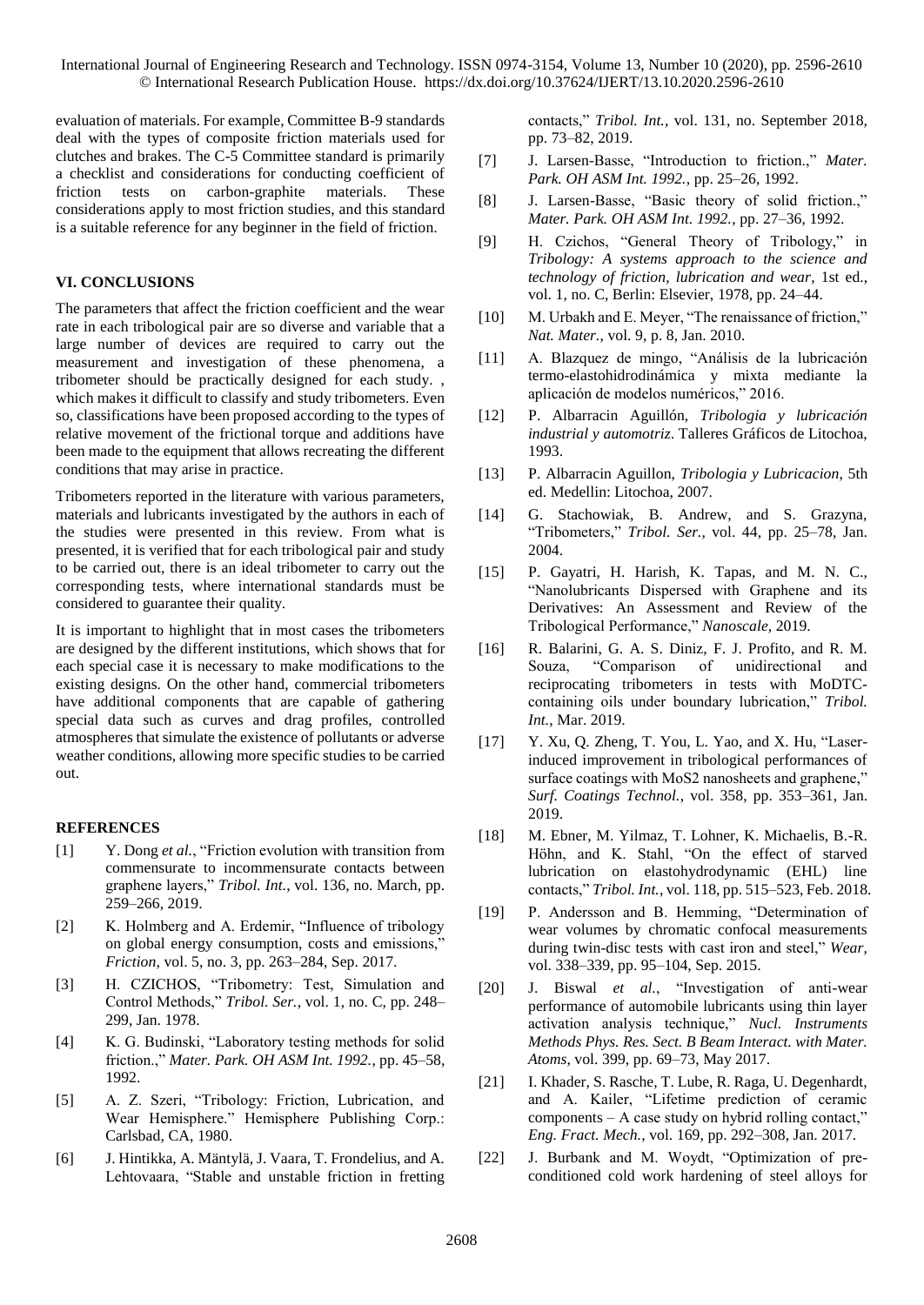friction and wear reductions under slip-rolling contact," *Wear*, vol. 350–351, pp. 141–154, Mar. 2016.

- [23] X. Zuo, Y. Tan, Y. Zhou, H. Zhu, and H. Fang, "Multifractal analysis of three-dimensional surface topographies of GCr15 steel and H70 brass during wear process," *Measurement*, vol. 125, pp. 196–218, Sep. 2018.
- [24] R. Zhao, J. Steiner, K. Andreas, M. Merklein, and S. Tremmel, "Investigation of tribological behaviour of a-C:H coatings for dry deep drawing of aluminium alloys," *Tribol. Int.*, vol. 118, pp. 484–490, Feb. 2018.
- [25] B. Wang, M. He, G. C. Barber, J. D. Schall, C. Tao, and X. Sun, "Rolling contact fatigue resistance of austempered ductile iron processed at various austempering holding times," *Wear*, vol. 398–399, pp. 41–46, Mar. 2018.
- [26] Z. Geng, G. Shi, T. Shao, Y. Liu, D. Duan, and T. Reddyhoff, "Tribological behavior of patterned TiAlN coatings at elevated temperatures," *Surf. Coatings Technol.*, vol. 364, pp. 99–114, Apr. 2019.
- [27] Y. Peng, Y. Xu, K. D. Dearn, J. Geng, and X. Hu, "Novel in situ tribo-catalysis for improved tribological properties of bio-oil model compound," *Fuel*, vol. 212, pp. 546–553, Jan. 2018.
- [28] O. Borrero-Lopez, F. Guiberteau, Y. Zhang, and B. R. Lawn, "Wear of ceramic-based dental materials," *J. Mech. Behav. Biomed. Mater.*, vol. 92, pp. 144–151, Apr. 2019.
- [29] A. He *et al.*, "Tribological Characteristics of Aqueous Graphene Oxide, Graphitic Carbon Nitride, and Their Mixed Suspensions," *Tribol. Lett.*, vol. 66, no. 1, p. 42, Mar. 2018.
- [30] W. O. Rosa, F. Vereda, and J. de Vicente, "Tribological Behavior of Glycerol/Water-Based Magnetorheological Fluids in PMMA Point Contacts," *Front. Mater.*, vol. 6, p. 32, Mar. 2019.
- [31] E. Cortés-Triviño *et al.*, "Modification of Alkali Lignin with Poly(Ethylene Glycol) Diglycidyl Ether to Be Used as a Thickener in Bio-Lubricant Formulations," *Polymers (Basel).*, vol. 10, no. 6, p. 670, Jun. 2018.
- [32] O. Borrero-Lopez, P. J. Constantino, and B. R. Lawn, "Role of particulate concentration in tooth wear," *J. Mech. Behav. Biomed. Mater.*, vol. 80, pp. 77–80, Apr. 2018.
- [33] S. Huang *et al.*, "Synergistic tribological performance of a water based lubricant using graphene oxide and alumina hybrid nanoparticles as additives," *Tribol. Int.*, vol. 135, pp. 170–180, Jul. 2019.
- [34] P.-H. Gao *et al.*, "Simultaneous increase of friction coefficient and wear resistance through HVOF sprayed WC-(nano WC-Co)," *Surf. Coatings Technol.*, vol. 363, pp. 379–389, Apr. 2019.
- [35] X.-Q. Pei, L. Lin, A. K. Schlarb, and R. Bennewitz, "Correlation of friction and wear across length scales for PEEK sliding against steel," *Tribol. Int.*, vol. 136, pp. 462–468, Aug. 2019.
- [36] K. Górny, A. Stachowiak, P. Tyczewski, and W.

Zwierzycki, "Lubricity of selected oils in mixtures with the refrigerants R452A, R404A, and R600a," *Tribol. Int.*, vol. 134, pp. 50–59, Jun. 2019.

- [37] M. Gaier, Z. N. Farhat, and K. P. Plucknett, "The effects of graphene nano-platelet additions on the sliding wear of TiC-Ni3Al cermets," *Tribol. Int.*, vol. 130, pp. 119–132, Feb. 2019.
- [38] C. Mao *et al.*, "Tribological behavior of cBN-WC-10Co composites for dry reciprocating sliding wear," *Ceram. Int.*, vol. 45, no. 5, pp. 6447–6458, Apr. 2019.
- [39] I. Velkavrh *et al.*, "Using a standard pin-on-disc tribometer to analyse friction in a metal forming process," *Tribol. Int.*, vol. 114, pp. 418–428, Oct. 2017.
- [40] M. Peruzzo, F. L. Serafini, M. F. C. Ordoñez, R. M. Souza, and M. C. M. Farias, "Reciprocating sliding wear of the sintered 316L stainless steel with boron additions," *Wear*, vol. 422–423, pp. 108–118, Mar. 2019.
- [41] A. Ruggiero, P. Valášek, M. Müller, and R. D'Amato, "Tribological investigation of epoxy/seed particle composite obtained from residues of processing Jatropha Curcas L. fruits," *Compos. Part B Eng.*, vol. 167, pp. 654–667, Jun. 2019.
- [42] Q. Su, S. Zhu, H. Ding, Y. Bai, and P. Di, "Comparison of the wear behaviors of advanced and conventional cemented tungsten carbides," *Int. J. Refract. Met. Hard Mater.*, vol. 79, pp. 18–22, Feb. 2019.
- [43] J. S. Rudas F., L. M. Gómez E, and A. Toro, "Modelamiento del proceso de desgaste de un tribómetro pin-disco: Flash temperature y mecanismos de disipación," *Iteckne*, vol. 10, no. 2, pp. 199–208, 2013.
- [44] Y. Lyu, E. Bergseth, J. Wahlström, and U. Olofsson, "A pin-on-disc study on the tribology of cast iron, sinter and composite railway brake blocks at low temperatures," *Wear*, vol. 424–425, pp. 48–52, Apr. 2019.
- [45] K. Sreeraj and P. Ramkumar, "Replication of white etching area evolution using novel modified dynamic load pin-on-disc tribometer on bearing steel," *Tribol. Int.*, vol. 126, pp. 336–343, Oct. 2018.
- [46] J. Wahlström, Y. Lyu, V. Matjeka, and A. Söderberg, "A pin-on-disc tribometer study of disc brake contact pairs with respect to wear and airborne particle emissions," *Wear*, vol. 384–385, pp. 124–130, Aug. 2017.
- [47] S. Ying and Y. Yupeng, "Temperature field analysis of pin-on-disk sliding friction test," *Int. J. Heat Mass Transf.*, vol. 107, pp. 339–346, Apr. 2017.
- [48] Y. Xu *et al.*, "Synergistic effects of electroless piston ring coatings and nano-additives in oil on the friction and wear of a piston ring/cylinder liner pair," *Wear*, vol. 422–423, pp. 201–211, Mar. 2019.
- [49] S. Spiller, C. Lenauer, T. Wopelka, and M. Jech, "Real time durability of tribofilms in the piston ring – cylinder liner contact," *Tribol. Int.*, vol. 113, pp. 92– 100, Sep. 2017.